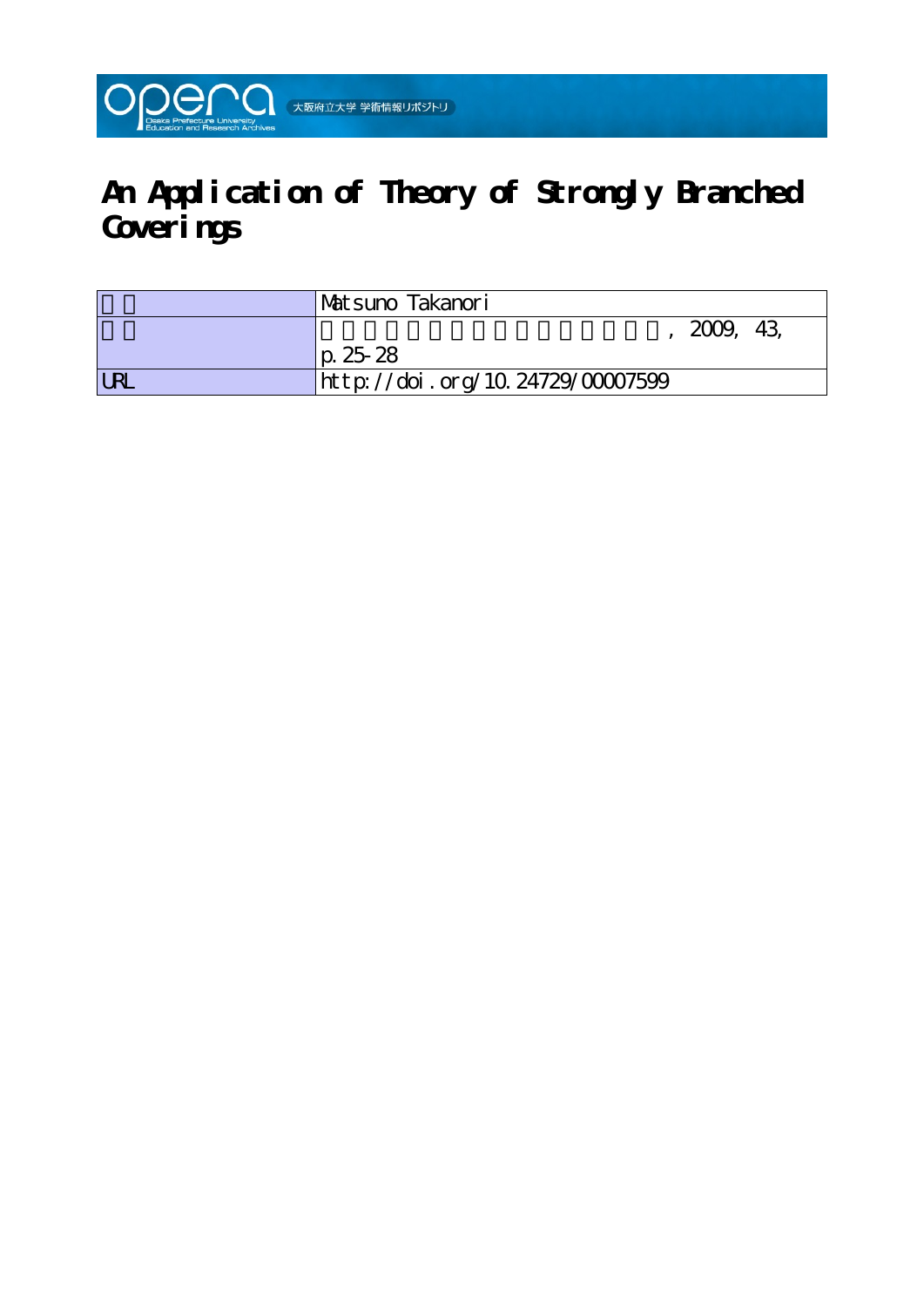# ANAPPLICATION OF THEORY OF STRONGLY BRANCHED COVERINGS

#### Takanori MATSUNO\*

#### ABSTRACT

 R. D. M. Accola [Al developed a theory of strongly branchecd coverings of compact Riemann surfaces and among other applications of the theory he constructed a Riemann surface admitting only the identity automorphism. In this short note, applying the theory of strongly branched coverings, we construct a Riemann surface whose automorphism group is a finite simple group.

Key Words : Riemann surface, automorphism group, finte simple group, branched covering

### 1 Introduction

Let  $G$  be any finite simple group. The main purpose of this short note is to give a method to construct a compact Riemann surface whose automorphism group is isomorphic to  $G$ . This is an application of a theory of strongly branched coverings of compact Riemann surfaces due to R. D. M. Accola ([A]).

 Though Greenberg's theorem is known, our method is very simple and easy  $( Cf. |G|, |M-N | ).$ 

Let  $\pi : C_1 \to C_2$  be a holomorphic mapping of compact Riemann surfaces of degree  $d_{\pi}$  and total ramification  $r_{\pi}$ . We denote by  $g_i = g(C_i)$  for  $i = 1,2$  the genus of  $C_i$ . From the Riemann-Hurwitz formula, we have

$$
2g_1-2=d_{\pi}(2g_2-2)+r_{\pi}.
$$

**Definition 1.1.** The mapping  $\pi$  will be called strongly branched if

$$
r_{\pi} > 2d_{\pi}(d_{\pi}-1)(g_2+1).
$$

Notice that if  $d_{\pi} = 2$  and  $g_2 = 0$ , and  $r_{\pi} > 4$ , we are in the hyperelliptic case.

For a non-constant meromorphic function  $f: C_i \to$  $\mathbf{P}^1(\mathbb{C})$ , we denote by  $o(f)$  the order of f. The function field on  $C_i$  will be denoted by  $M_i$ . If  $\pi : C_1 \to C_2$  is a holomorphic mapping of compact Riemann surfaces of degree  $d_{\pi}$ , then  $M_2(\subset M_1)$  will be the subfield of index  $d_{\pi}$  obtained by lifting functions from  $C_2$  to  $C_1$ .

Let  $f: C_1 \to \mathbf{P}^1(\mathbb{C})$  be a meromorphic function on  $C_1$  of order  $o(f)$ . Let  $\pi: C_1 \to C_2$  be a branched covering of degree  $d_{\pi}$ , not necessarily strongly branched. We denote by  $B(\subset C_2)$  the branch locus of  $\pi$ . For a point  $Q \in C_2 \setminus B$ , let  $\pi^{-1}(Q) = \{P_1, \cdots, P_{d_{\pi}}\}$  be the inverse image of  $Q$ .

Define  $\Delta_{\pi}(f)$  as follows,

$$
\triangle_\pi(f)(Q) = \prod_{i
$$

 $\Delta_{\pi}(f)$  is a well-defined meromorphic function on  $C_2 \setminus$ B and , from Riemann's extension theorem,  $\Delta_{\pi}(f)$ extends to a meromorphic function on  $C_2$ . The order of  $\Delta_{\pi}(f)$  is at most  $2(d_{\pi} - 1)o(f)$  while the number of zeros of  $\Delta_{\pi}(f)$  is at least  $r_{\pi}$ . Thus if  $r_{\pi} > 2(d_{\pi} 1)o(f), \Delta_{\pi}(f) \equiv 0$ . From the unicity theorerm, we have the following lemma.

**Lemma 1.1.** If  $r_{\pi} > 2(d_{\pi}-1)o(f)$ , then  $\pi : C_1 \to C_2$ admits a factorization such that  $\mu: C_1 \to C_3$  and  $\nu$ :  $C_3 \rightarrow C_2$ , where  $\pi = \nu \circ \mu$  and there is a meromorphic function  $\lambda: C_3 \to \mathbf{P}^1(\mathbb{C})$  on  $C_3$  so that  $f = \lambda \circ \mu$ . (See Figurel.)



#### Figure 1.

Lemma 1.2. Let  $C_1$  be a compact Riemann surfact of genus  $g_1$ . Let  $f_1$  and  $f_2$  be meromorphic functions on  $C_1$  of order  $o_1$  and  $o_2$ , respectively. If  $f_1$ generate  $M_1 = \mathbb{C}(f_1, f_2)$ , the full function fi then

$$
g_1\leqq (o_1-1)(o_2-1).
$$

*Proof.* Consider  $f_1: C_1 \to \mathbf{P}^1(\mathbb{C})$  as a branched covering. From the Riemann-Hurwitz formula,

$$
2g_1-2=-2o_1+r_1, \\
$$

<sup>(</sup>Received August 20, 2009)

<sup>&#</sup>x27; Dept. of Industrial Systems Engineering : Natural Science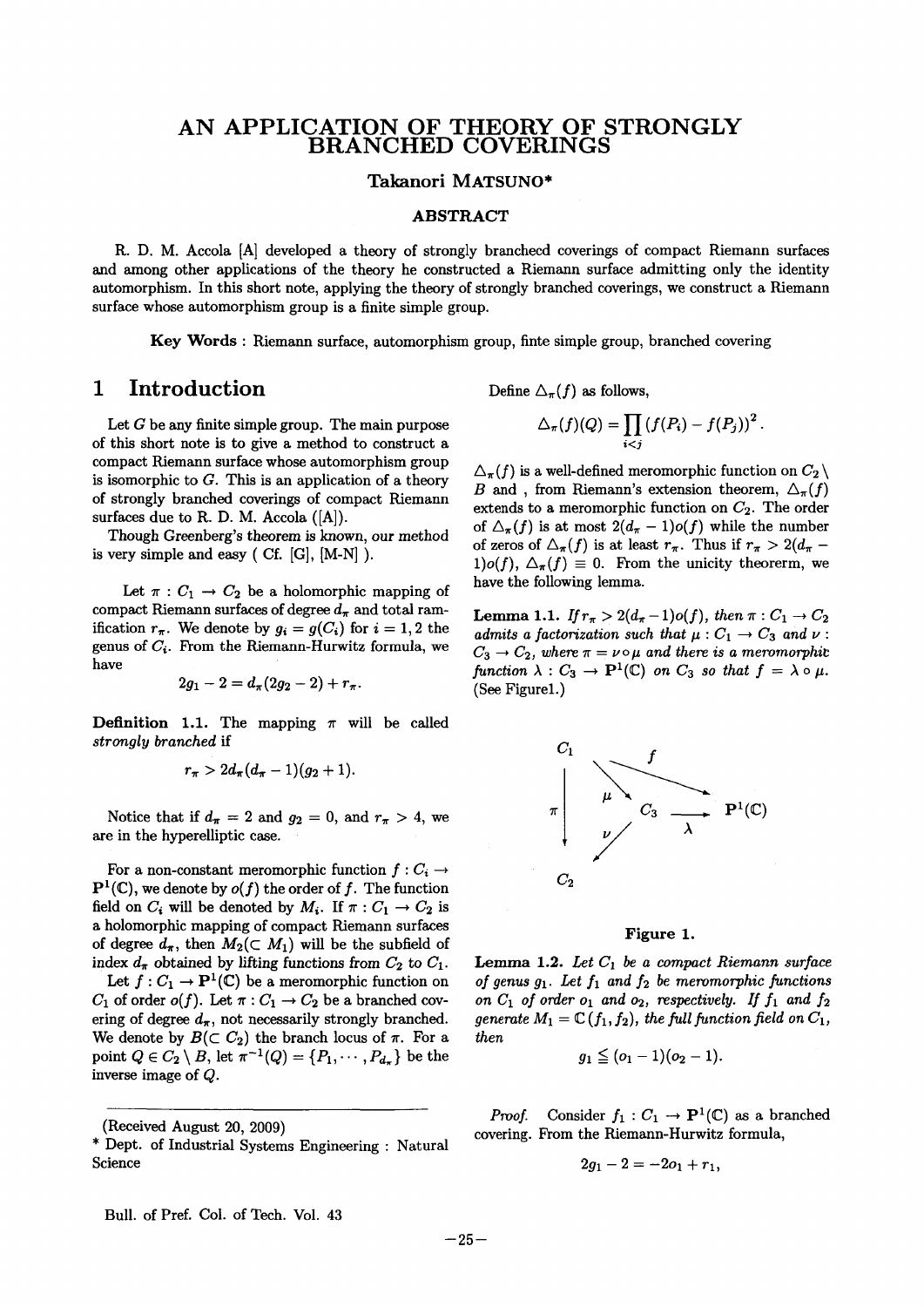where,  $r_1$  is a total ramification of  $f_1$ .

Assume  $r_1 > 2(o_1 - 1)o_2$ . Then  $\Delta_{f_1}(f_2) \equiv 0$ . So from Lemmal.1, there is a factorization  $\mu : C_1 \rightarrow$  $C_2$  and  $\nu : C_2 \to \mathbf{P}^1(\mathbb{C})$  where  $f_1 = \nu \circ \mu$ degree of  $\mu$ ,  $d_{\mu}$ , is strictly greater than 1 and there is and there is and then there is and then there is and the set of  $\mu$ ,  $d_{\mu}$ , is strictly greater than 1 and the set of  $\mu$ ,  $d_{\mu}$ , is strictly greater is a meromorphic function  $\lambda : C_2 \to \mathbf{P}^1(\mathbb{C})$  so that  $f_2 = \lambda \circ \mu$ . The index  $[M_1: M_2] = d_{\mu} > 1$  and  $M_2 \subsetneq M_1$ .



#### Figure 2.

From the diagram above (Figure 2), we have

$$
M_1 = \mathbb{C} (f_1, f_2)
$$
  
=  $\mathbb{C} (\nu \circ \mu, \lambda \circ \mu)$   
=  $\mu^* \mathbb{C} (\nu, \lambda)$   
 $\subset M_2 \subsetneqq M_1.$ 

This is a contradiction. So we have:

$$
r_1\leqq 2(o_1-1)o_2.
$$

Then

$$
\begin{array}{ccl} 2g_1-2&\leq -2o_1+2(o_1-1)o_2\\ g_1&\leq (o_1-1)(o_2-1). \quad \ q.e.d.\end{array}
$$

## 2 Preliminaries

 In this section we recal1 a theory of strongly branched coverings of compact Riemann surfaces de veloped by R. D. M. Accola [A].

 Applying the Riemann-Hurwitz formula to the definition of strongly branched coverings, we have the following criterions.

**Lemma 2.1.** If  $\pi: C_1 \to C_2$  is a holomorphic mapping of compact Riemann surfaces then the following conditions are equivalent to  $\pi$  being strongly branched:

$$
\begin{array}{ll} (1) & g_1 > d_\pi^2 g_2 + (d_\pi - 1)^2, \\ (2) & d_\pi \cdot r_\pi > (d_\pi - 1)(2g_1 - 2 + 4d_\pi). \end{array}
$$

Definition 2.1.  $M_2$  will be called strongly bran subfield of  $M_1$ , if  $\pi: C_1 \to C_2$  is a strongly branch covering.

 We need the following inequality to prove the lemma after the next.

**Lemma 2.2.** Let  $n$ ,  $m$  be positive integers. Then the following inequatity holds :

$$
n^2(m-1)^2+(n-1)^2\leqq (nm-1)^2.
$$

Proof.

$$
\begin{array}{l} (nm-1)^2-n^2(m-1)^2-(n-1)^2 \\ = \ -2mn+2n^2m-n^2-n^2+2n \\ = \ 2n(n-1)(m-1)\geqq 0. \quad q.e.d. \end{array}
$$

Lemma 2.3. Let  $\pi: C_1 \rightarrow C_2$ ,  $\mu: C_1 \rightarrow C_3$ ,  $\nu:$  $C_3 \rightarrow C_2$ be coverings such that  $\pi = \nu \circ \mu$ . If  $\pi$  is strongly branched then  $\mu$  or  $\nu$  is.

*Proof.* Since  $\pi$  is strongly branched, from Lemma2.1,

$$
g_1 > d_\pi^2 g_2 + (d_\pi - 1)^2.
$$

Assume that neither  $\mu$  nor  $\nu$  is strongly branched. Then from Lemma2.1,

$$
\left\{\n\begin{array}{ll}\ng_1 & \leq d_\mu^2 g_3 + (d_\mu - 1)^2 \\
g_3 & \leq d_\nu^2 g_2 + (d_\nu - 1)^2.\n\end{array}\n\right.
$$

Eliminating  $g_3$ , we have:

$$
\begin{array}{rl} g_1 & \leq d_\mu^2 \left\{ d_\nu^2 g_2 + (d_\nu-1)^2 \right\} + (d_\mu-1)^2 \\ & = d_\mu^2 d_\nu^2 g_2 + d_\mu^2 (d_\nu-1)^2 + (d_\mu-1)^2. \end{array}
$$

From Lemma2.2,

$$
\begin{array}{rl} g_1 & \leqq d^2_{\mu}d^2_{\nu}g_2 + (d_{\mu}d_{\nu}-1)^2 \\ & = d^2_{\pi}g_2 + (d_{\pi}-1)^2. \end{array}
$$

This is a contradiction.  $q.e.d.$ 

**Definition 2.2.** A strongly branched subfield  $M_2$  will be called a maximal strongly branched subfield of  $M_1$ , if whenever  $M_2 \subset M_3 \subset M_1$  and  $M_2 \neq M_3$  then  $M_3$  is not a strongly branched subfield. The corresponding definition will also holds for coverings.

Lemma 2.4. Let  $\pi : C_1 \to C_2$  , be a maximal strongly branched covering of degree  $d_{\pi}$ . Suppose  $f_1 : C_1 \rightarrow$  $\mathbf{P}^1(\mathbb{C})$  is a meromorphic function on  $C_1$  such that  $2(d_{\pi}-1)o(f_1) < r_{\pi}$ . Then there is a meromorphic function  $f_2$  on  $C_2$  so that  $f_1 = f_2 \circ \pi$  (i.e.  $f_1 \in M_2$ ).

*Proof.* Because of the condition  $2(d_{\pi} - 1)o(f_1)$  $r_{\pi}$ , from Lemmal.1, there exists a factorization  $\mu$ :  $C_1 \rightarrow C_3$ ,  $\nu : C_2 \rightarrow C_3$  where  $\pi = \nu \circ \mu$ ,

and the degree of  $\mu$ ,  $d_{\mu}$ , is stirictly greater than 1, and there is a meromorphic function  $f_3$  on  $C_3$  so that  $f_1 = f_3 \circ \mu$ . Choose  $\nu : C_2 \to C_3$  as  $d_{\nu}$  is minimum. Here we assume  $d_{\nu} > 1$ . Since  $\pi$  is maximal,  $\mu$  is

Bull. of Pref. Col. of Tech. Vol. 43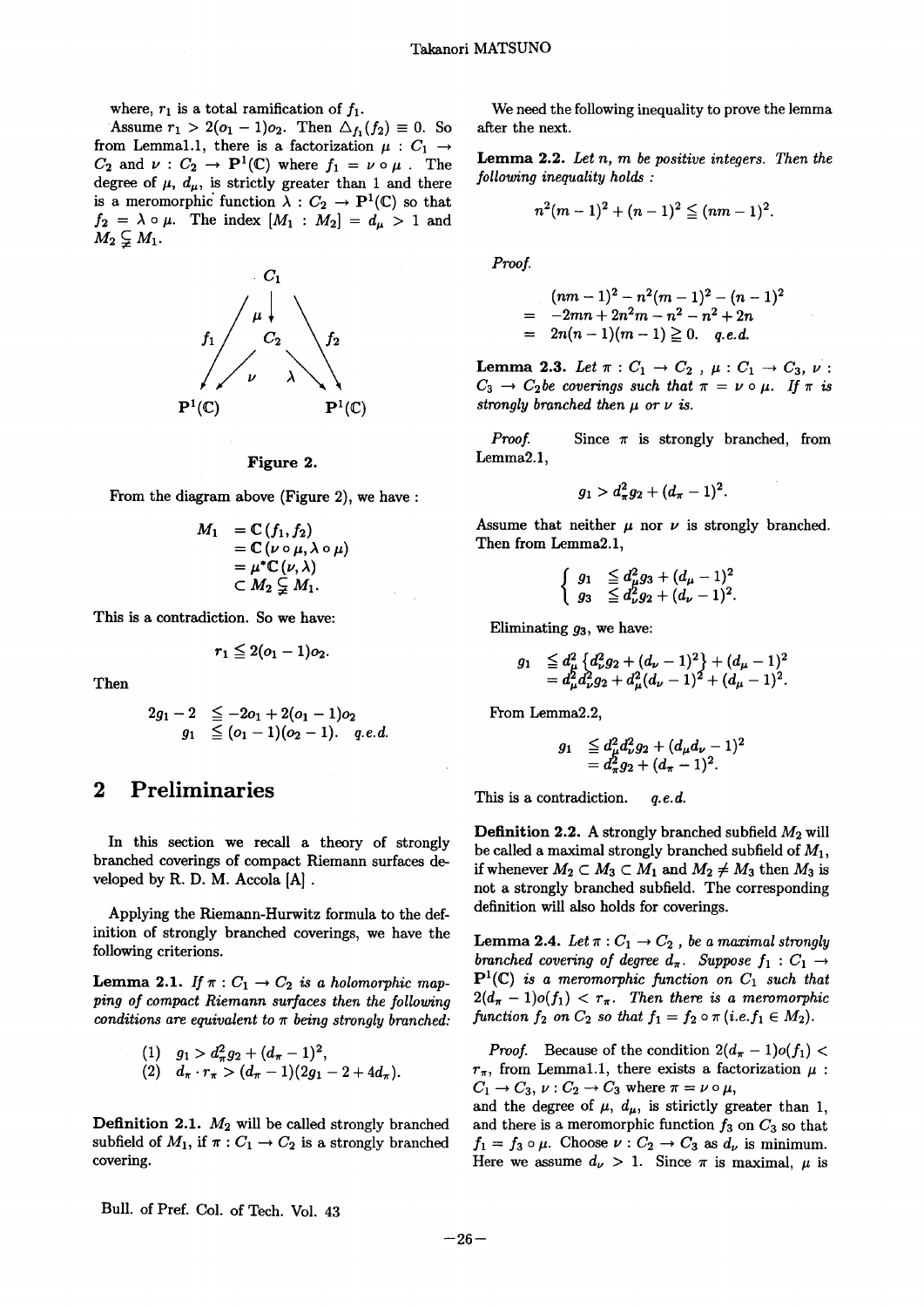not strongly branched. From Lemma,  $\nu$  is strong branched. So we have:

$$
r_{\mu}\leqq 2d_{\mu}(d_{\mu}-1)(g_3+1)
$$

and

$$
r_{\nu}>2d_{\nu}(d_{\nu}-1)(g_2+1).
$$

Erom the Riemann-Hurwitz formula

$$
g_3-2=d_{\nu}(2g_2-2)+r_{\nu}
$$

and direct calculation shows that

$$
r_{\boldsymbol{\mu}} < \frac{d_{\boldsymbol{\mu}} \cdot d_{\boldsymbol{\nu}}(d_{\boldsymbol{\mu}}-1)}{d_{\boldsymbol{\nu}}-1} \cdot r_{\boldsymbol{\nu}}
$$

It is easy to see that  $r_{\pi} = r_{\mu} + d_{\mu} \cdot r_{\nu}$  from the Riemann-Hurwitz formula. Then we have:

$$
r_{\pi} \quad < \frac{d_{\mu} \cdot d_{\nu}(d_{\mu} - 1)}{d_{\nu} - 1} \cdot r_{\nu} + d_{\mu} \cdot r_{\nu}
$$
\n
$$
= \frac{d_{\mu} \cdot d_{\nu}(d_{\mu} - 1) + (d_{\nu} - 1) \cdot d_{\mu}}{d_{\nu} - 1} \cdot r_{\nu}
$$
\n
$$
= \frac{d_{\mu}(d_{\pi} - 1)}{d_{\nu} - 1} \cdot r_{\nu}.
$$

So it follows that:

$$
2(d_{\nu}-1)\cdot o(f_3) = \frac{2(d_{\nu}-1)}{d_{\mu}}\cdot o(f_1)
$$
  

$$
< \frac{2(d_{\nu}-1)}{d_{\mu}}\cdot \frac{r_{\pi}}{2(d_{\pi}-1)}
$$
  

$$
= \frac{d_{\nu}-1}{d_{\mu}(d_{\pi}-1)}\cdot r_{\pi}
$$
  

$$
< r_{\nu}.
$$

Then there must exist a factorization of  $\nu$  and this contradicts the minimality of  $d_{\nu}$ . So  $d_{\nu} = 1$  and  $\nu$ :  $C_3 \rightarrow C_2$  is a biholomorphic mappinng. Put  $f_2 =$  $f_3 \circ \nu^{-1}: C_2 \to \mathbf{P}^1(\mathbb{C})$ . Then

$$
f_2 \circ \pi = (f_3 \circ \nu^{-1}) \circ (\nu \circ \mu)
$$
  
=  $f_3 \circ (\nu^{-1} \circ \nu) \circ \mu$   
=  $f_3 \circ \mu$   
=  $f_1$ .

So  $f_2$  is a required function.  $q.e.d.$ 

Lemma 2.5. If a maximal strongly branched subfield of  $M_1$  exists, then it is unique.

Proof. Suppose that there exist two maximal storngly branched coverings  $\mu : C_1 \rightarrow C_2$  and  $\nu$ :  $C_1 \rightarrow C_3$ . We denote by  $d_{\mu}$  and by  $d_{\nu}$  the degree of  $\mu$ and of  $\nu$ , respectively. We may assume that

$$
d_{\boldsymbol{\mu}}(g_2+1)\geqq d_{\boldsymbol{\nu}}(g_3+1).
$$

Let  $f_1$  and  $f_2$  be meromorphic functtions on  $C_3$  of order  $o(f_1)$  and  $o(f_2)$ , respectively and generate the full function field of  $C_3$ .

From Lemmal.2, both  $o(f_1)$  and  $o(f_2)$  are no greater than  $g_3 + 1$ . Then the order of  $f_1 \circ \nu$  is no greater than  $d_{\nu}(g_3 + 1)$ . So, by the assumption, the order of  $f_1 \circ \nu$  is no greater than  $d_{\mu}(g_2 + 1)$ . From Lemma2.4,  $f_1 \circ \nu \in M_2$ . By the same argument,  $f_2 \circ \nu \in M_2$  also holds. Because  $f_1 \circ \nu$  and  $f_2 \circ \nu$ generate  $M_3$ , it follows that  $M_3 \subset M_2 \subset M_1$ . Since  $M_3$  is maximal, we have  $M_3 = M_2$ . q.e.d.

We denote by  $A(C)$  the full group of holomorphic automorphisms. Let  $f$  be a meromorphic function on C and take any automorphism  $\sigma \in A(C)$ . Then  $f \circ \sigma$ is a meromorphic funciton on  $C$  again. So, in this manner,  $A(C)$  acts on the function field on C. Let  $\pi: C_1 \to C_2$  be a maximal storngly branched covering. Since a maximal stongly branched subfield is unique,  $A(C_1)$  acts on  $M_1$  leaving  $M_2$  invariant. Let N be the subgroup of  $A(C_1)$  which leaves the functions of  $M_2$  poitwise fixed. Let  $f_2 \in M_2$  and  $\tau \in N$ . For any  $\sigma \in A(C_1),$ 

$$
f_2 \circ (\sigma^{-1} \circ \tau \circ \sigma)
$$
  
= 
$$
\{(f_2 \circ \sigma^{-1}) \circ \tau\} \circ \sigma
$$
  
= 
$$
(f_2 \circ \sigma^{-1}) \circ \sigma
$$
  
= 
$$
f_2 \circ (\sigma^{-1} \circ \sigma)
$$
  
= 
$$
f_2.
$$

Then  $\sigma^{-1} \circ \tau \circ \sigma \in N$ . So N is a normal subgroup of  $A(C_1)$ .  $C_2$  is biholomorphic to the quotient space  $C_1/N$  and N is the covering transformation group of  $\pi: C_1 \to C_2$ . Naturally there is an exact sequence of group homomorphisms :

$$
\{1\} \to N \to A(C_1) \stackrel{\alpha}{\to} A(C_1/N)
$$

So the quotient group  $A(C_1)/N$  is isomorphic to a finite subgroup of  $A (C_1/N)$ .

 Then we have the following commutative diagram (Figure 3):



#### Figure 3.

Definition 2.3.  $([N1])$  For a branched coveri  $C_1 \rightarrow C_2$ , if the covering transformation group transitively on every fiber of  $\pi$ , then  $\pi$  is sai Galois.

Bull. of Pref. Col. of Tech. Vol. 43